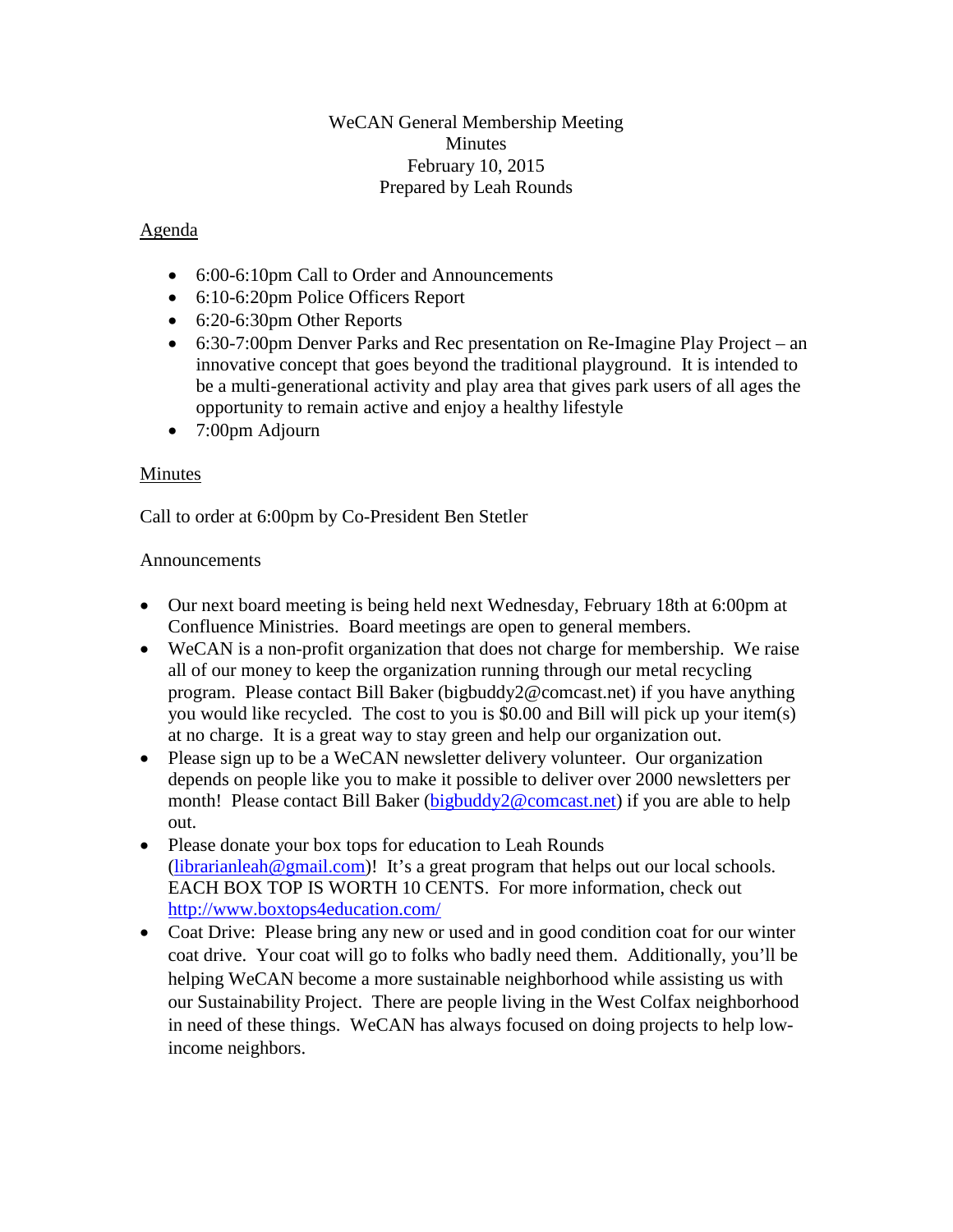• Denver Digs Trees has free and low-cost trees available to the neighborhood. Let Josh know if you're interested in applying. There are door hangers that need to be hung, and they have extended the deadline for applications to March  $2<sup>nd</sup>$ .

Maggie from Councilwoman Susan Shepherd's office, District 1

- The Corky Gonzales library is opening February  $28<sup>th</sup>$
- Tuesday evening, February  $17<sup>th</sup>$  is the hearing for the rezoning of block 1 of the St. Anthony's site.
- Cameron Burtron from EFG (the applicant for the rezoning) is present to answer questions, or they can be emailed in

Denise Gomez, DPD District 1's Community Resource Officer

- Patrol officers are going to start coming to meetings so their faces become familiar
- There is a huge issue with theft from motor vehicles and vehicle theft right now.
- With warmer weather, there is more incidences of people breaking into garages
- Q&A
	- o Regarding car theft, is there a specific area it is happening more than others? Highest rates in West Highlands and West Colfax
- Late 90s Honda models are particularly prone to theft. If you own one you can get a free club from the district station
- There is a Blood Drive benefiting Children's Hospital on March  $2<sup>nd</sup>$
- District 1 is participating in a 5k race February  $28<sup>th</sup>$
- Another women's self-defense class is coming up. They are a popular class and fill up quickly. Dates for the next class will be announced at the next CAG meeting on February  $23<sup>rd</sup>$  at 6pm

Carol McKellen, Healthy Living Team of the Sustainable Neighborhood Network

- West Colfax Community Co-op is a proposed, consumer owned, 4,500 sq.ft. Grocery store to serve the West Colfax neighborhood and surrounding area. West Colfax is in a "food desert" and has been trying to attract a grocery store to the area.
- The Co-op would be based on the following
	- o Fresh, healthy, affordable food in West Colfax
	- o Prioritizing locally-sourced products when possible
	- o Economically self-sustaining, with profits going back into the community
	- o Celebrating culinary and cultural diversity through a welcoming, vibrant store environment
	- o Fulfilling community needs through a cooperatively owned model
- There is a small group of people currently working on this and they are looking for more volunteers to help with the project. Contact [westcolfaxfoodcoop@gmail.com](mailto:westcolfaxfoodcoop@gmail.com) and Like us on Facebook to help spread the word.
- $\bullet$  Q&A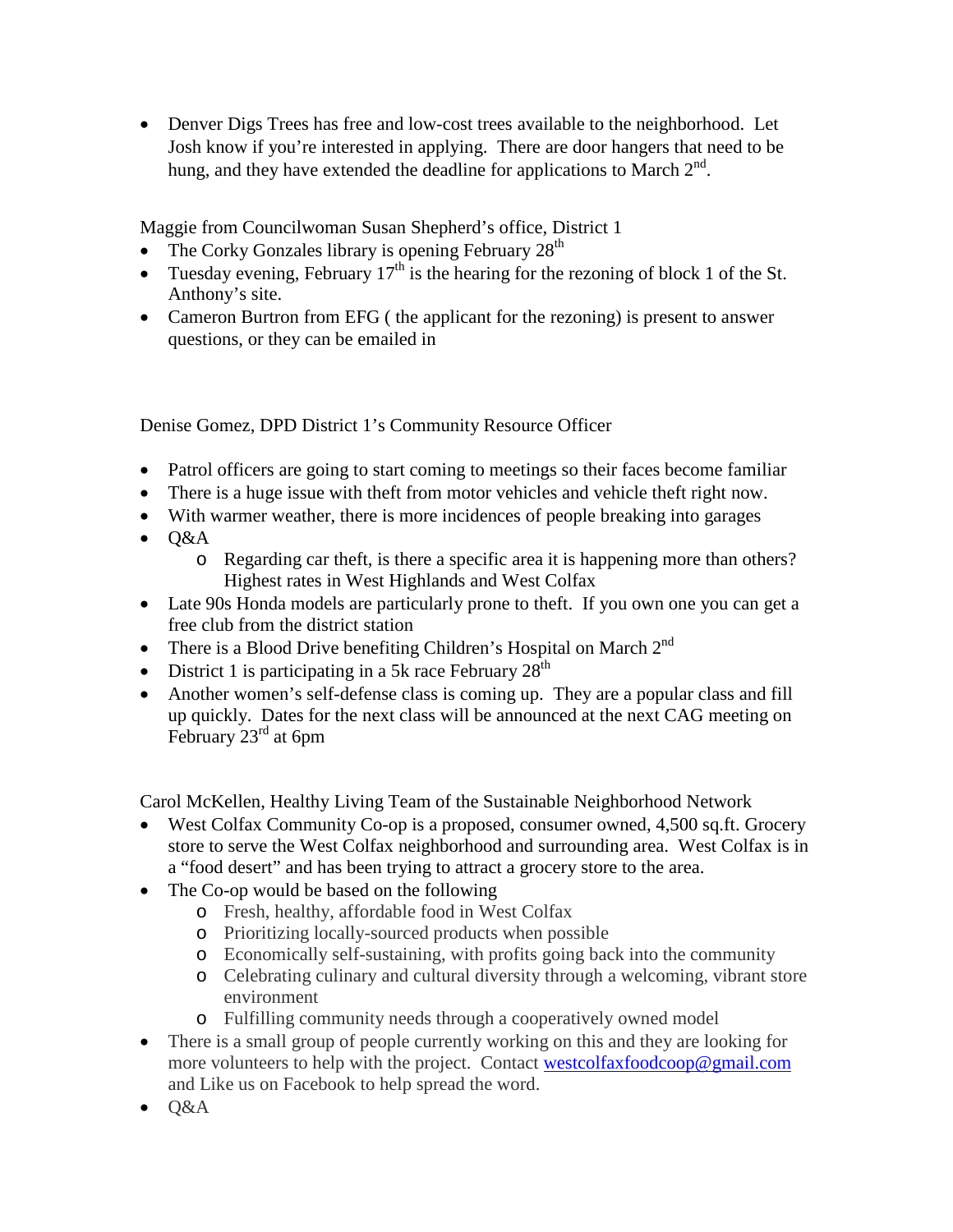- o Are there any other food co-ops in Denver that can be looked at as an example? There was one started in North Denver and it has done well. Stakeholders have been talking with various businesses
- This is a community driven project, so it will only happen if there is enough interest and support from the community
- There is a "Healthy Living Celebration" on February  $19<sup>th</sup>$ , 4:30-7:30 at the Metro Manor, where this Food Co-op idea will be discussed
- The March general membership meeting will have a presentation on Earthlinks, a garden/workshop program at  $13<sup>th</sup>$  and Decatur. The garden is on  $\frac{1}{2}$  an acre, where 50 participants grow, tend bees, and make crafts to sell. Earthlinks is always looking for people who are interested in becoming involved.

Denver Parks and Rec presentation on Re-Imagine Play Project at Paco Sanchez Park

- The process started in 2008 with a Denver playground master plan, which focused on access to play, improved health and wellness, and strengthening neighborhoods. At a traditional playground kids already know what to do (slide, climb, etc.), and this project allows for a more abstract, open-ended, interesting, imaginative play
- In 2012 a design competition was held for City Park, and the public voted on the City Loop, but it was not a good fit for that park and neighborhood.
- 2013 and 2014 there was a search for a new park identified parks that were in need, near bike trails and transit, close proximity to rec centers, and had neighborhood support. Paco Sanchez fit the criteria – connected by light-rail and bike trails, near the new library, Rude Rec center less than ¼ mile away, near Girls Inc.
- 2015 will be the design process (have a 5-6 million dollar budget), 2016 will be construction, 2017 opening
- Guiding Principles of the project
	- o Respond to the site the hills and slopes offer creative/innovative ways to fit these into the overall design
	- o Actively program events (yoga, soccer, gardening instruction, etc.), giving people a reason to come back
	- o Play for all engage youth and their parents and grandparents, encourage everyone to be up and moving around
	- o Promote health and wellness cooking classes, demonstration garden, potential for community garden
	- o Engages the community areas accommodate for groups large and small, ability to hold events, movies, etc. The buy-in and active involvement from the local RNO is needed to make it sustainable. RNO eventually take over the programming
- Design/Site Plan
	- o Plaza the hub, has a small building with play equipment storage/check-out, potential for farmer's markets, chalk art festivals, simple and flexible space for different programming, canopy's stretching out from building, bench swings, community cooking area, designed for ice skating in the winter. Partnering with the RNO will help make these programs a reality. Knox lightrail station will offer stairs and a path from the station into the plaza area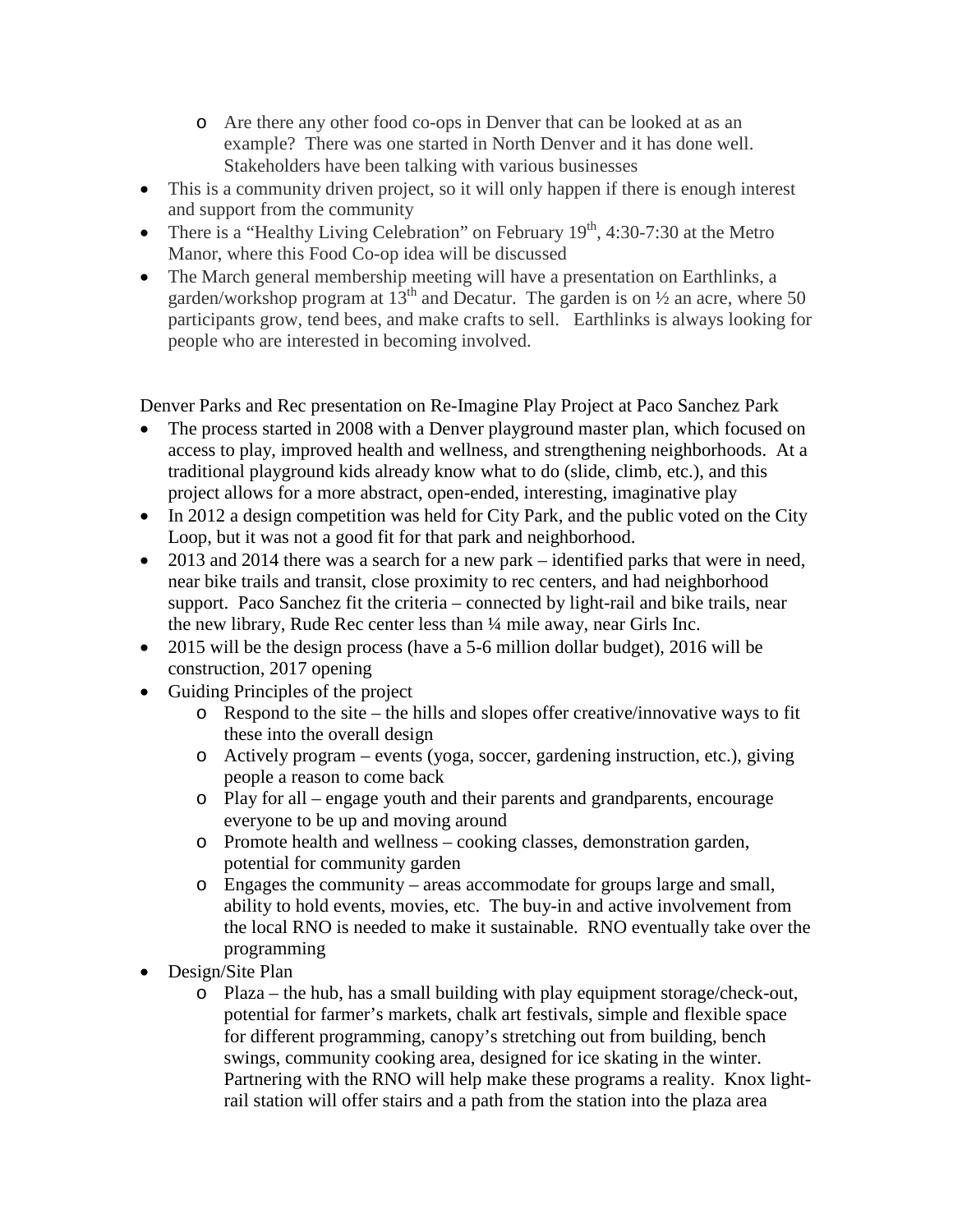- o Music Bowl natural amphitheater space, small stage area, movies in the park, small and simple skateboard ramps
- o Play Space simple structures to climb, slides built into trees, seating areas incorporated into the play structures, challenge course, a tall climbing net that will also act as a unique and iconic landmark at the top of the hill
- o Field Games a large flat area, have a series of small (non-regulation size) fields, possibly do turf, engage the Broncos to help pay for something
- o Family gathering area trees, shade, good views, hammocks to check-out, signage to play on
- o The entire park will be tied together with 2 loop hikes one that is a flat rubberized surface, and one that weaves through the park structures, trees, etc. Have outdoor adult fitness circuit spaced around one of the loops.
- The "final" design will be presented next month at another public meeting, March  $17<sup>th</sup>$
- Denver Parks & Rec can help support classes and activities, but also want a partner with the RNO for additional programming
- $-$  O&A
	- o Why is it not opening until 2017? Need a year to design and raise money, and another year to build
	- o The skate park is intended for teen boys, is there anything targeting teen girls? There will be social spaces throughout the park. Girls Inc. has been involved in the process, they may hold summer camps and programming at the park.
	- o Denver has no sand volleyball courts, this may be a good place to install some. The park does stretch to the other side of the gulch on  $12<sup>th</sup>$ , ideas for this area include a garden, dog park, or sand volleyball
- Will be built in three phases, the  $1<sup>st</sup>$  phase costing 3.5-4 million and includes the plaza and play area. Fields would come later, but there is no specific way the phases will be installed yet
- Community asked for winter-time play ice skating and sledding hills have been incorporated
- Q&A continued
	- o What is the plan for the two basketball courts that are in the area now? One will be removed and one will be rehabilitated. There will be a  $\frac{1}{2}$  court space in the plaza area. The basketball court at Sloan's is unkempt and unlit. City is currently in the planning process for parks in 2016, Sloan's is a park that is being looked at
	- o Any plans to ground the over-head power lines? Probably not, it is a big expense. This is an ongoing discussion in the city
	- o What is being done with the existing Frisbee golf course? It will stay, the  $1<sup>st</sup>$ tee will be moved, and may incorporate a practice area in the field area
	- o Will the kiosk be staffed? On weekends in the spring, summer, and fall it will be staffed. Would like to have it staffed if there is a demand for it. Parks have never done anything like it before. There is a commitment from the Parks and Rec to have it staffed seasonally half time.
	- o Will there be an alcohol free zone? Just the nature of the improvements will change the type of people that go to this park. Because of all the activities